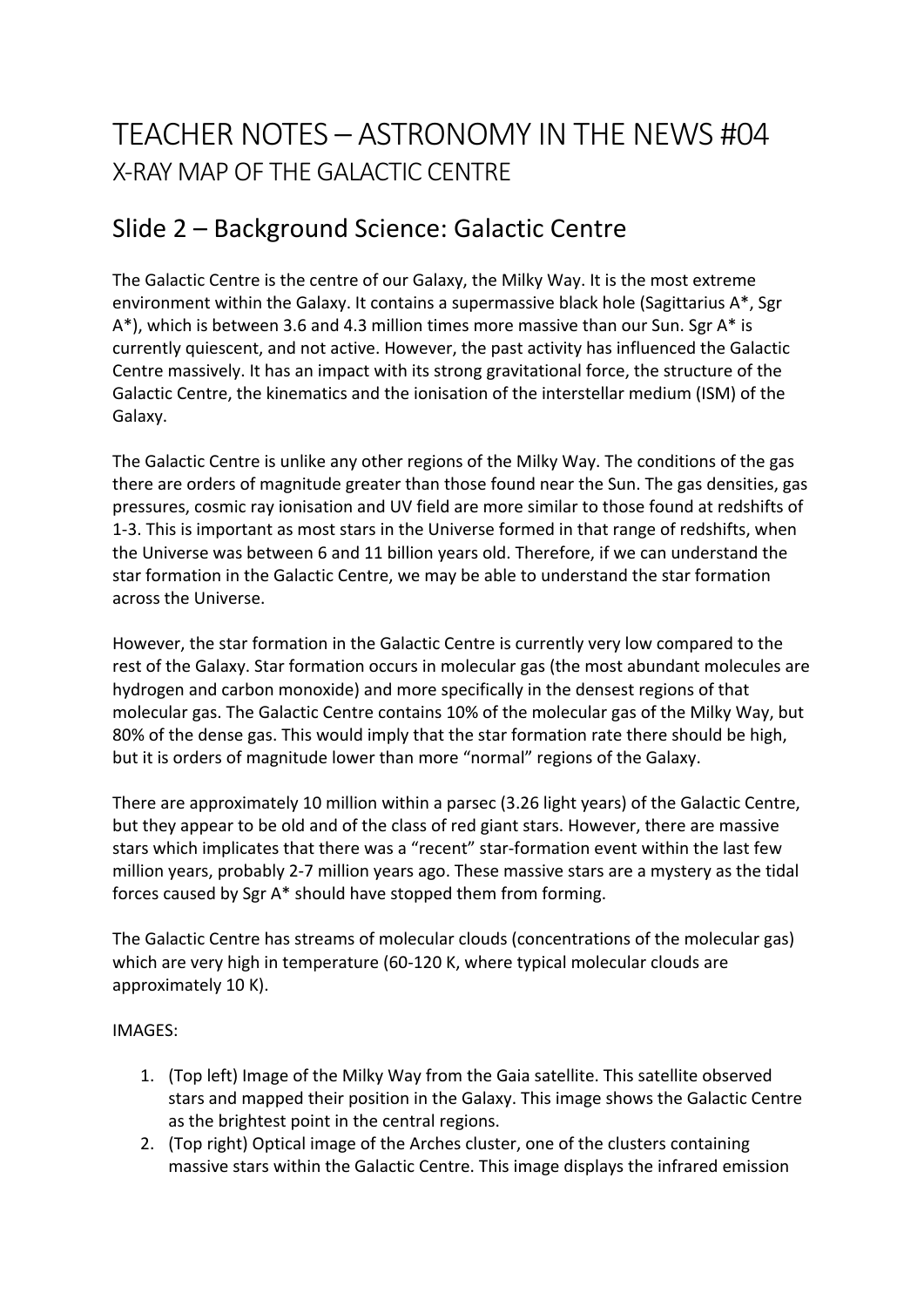from the cluster, as the optical emission is obscured by the dust and gas present in the Galactic Centre and the 26,000 lightyear distance between the Sun and there.

3. (Bottom) 500-µm map of the Galactic Centre from the Herschel Space Observatory. This zoom-in (compared to the Gaia image) indicates the turbulent nature of the region with lots of substructure apparent. This also shows the orbital pattern of the molecular clouds around SgrA\*. There is a figure eight/infinity symbol shape that is apparent and the clouds on this orbit are subject to high amounts of tidal forces from the central blackhole.

## Slide 3: X-Ray Map of the Galactic Centre

The majority of x-ray emission in the Universe is from gas at coronal gas temperatures. Coronal gas is made up of a hot plasma or protons and electrons, the gas is ionised. This makes the Galactic Centre a perfect laboratory to study x-ray emission due to the high temperatures that are observed, and radiation fields from SgrA\*.

The Chandra X-Ray observatory is a space based telescope that observes the sky at x-ray wavelengths. The observatory needs to be space based as the atmosphere is opaque to xrays. Chandra has observed the Galactic Centre over 370 times, for a total of 72,000 seconds (20 hours) during the 21 years of observatory operation. The result of this is shown in the slide. The first image (no animation) shows three different versions of this map. The first shows different x-ray wavelengths. Red is the lowest energy, green the intermediate and blue is the highest energy. The middle one is the red map from the first image, showing up the large-scale structure, indicating the plumes that are coming out from the Galactic Centre in the north and south directions. The final panel is a combination of different wavelength regimes. The blue is the Chandra low-energy map (from the middle panel), red is radio wavelengths and green shows the infrared. This map highlights stellar clusters, such as the Arches cluster.

The combination of x-ray with radio wavelengths shows that the Southern plume is an x-ray emitting plume enclosed by a radio lobe. This implies there is hot plasma confined by a strongly magnetised medium.

After the animation, a zoom-in of the Galactic Centre is shown in radio wavelengths. The major features are the large bubbles, which are from structures such as clusters of stars and supernova remnants, and the thin filaments. These thin filaments are non-thermal in nature (i.e. not gas that is heated up) but rather synchrotron emission. Synchrotron emission is where a charged particle (moving at relativistic velocities) is accelerated by a magnetic field that is perpendicular to it. Some of these features are evident in close up maps of the x-ray emission. These features further highlight the ionised gas and the strong magnetic fields both present in the Galactic Centre.

The article that this resource was built from is here:

https://www.theguardian.com/science/2021/may/29/nasa-milky-way-image-downtown

A free version of the research paper it is built upon can be found here: